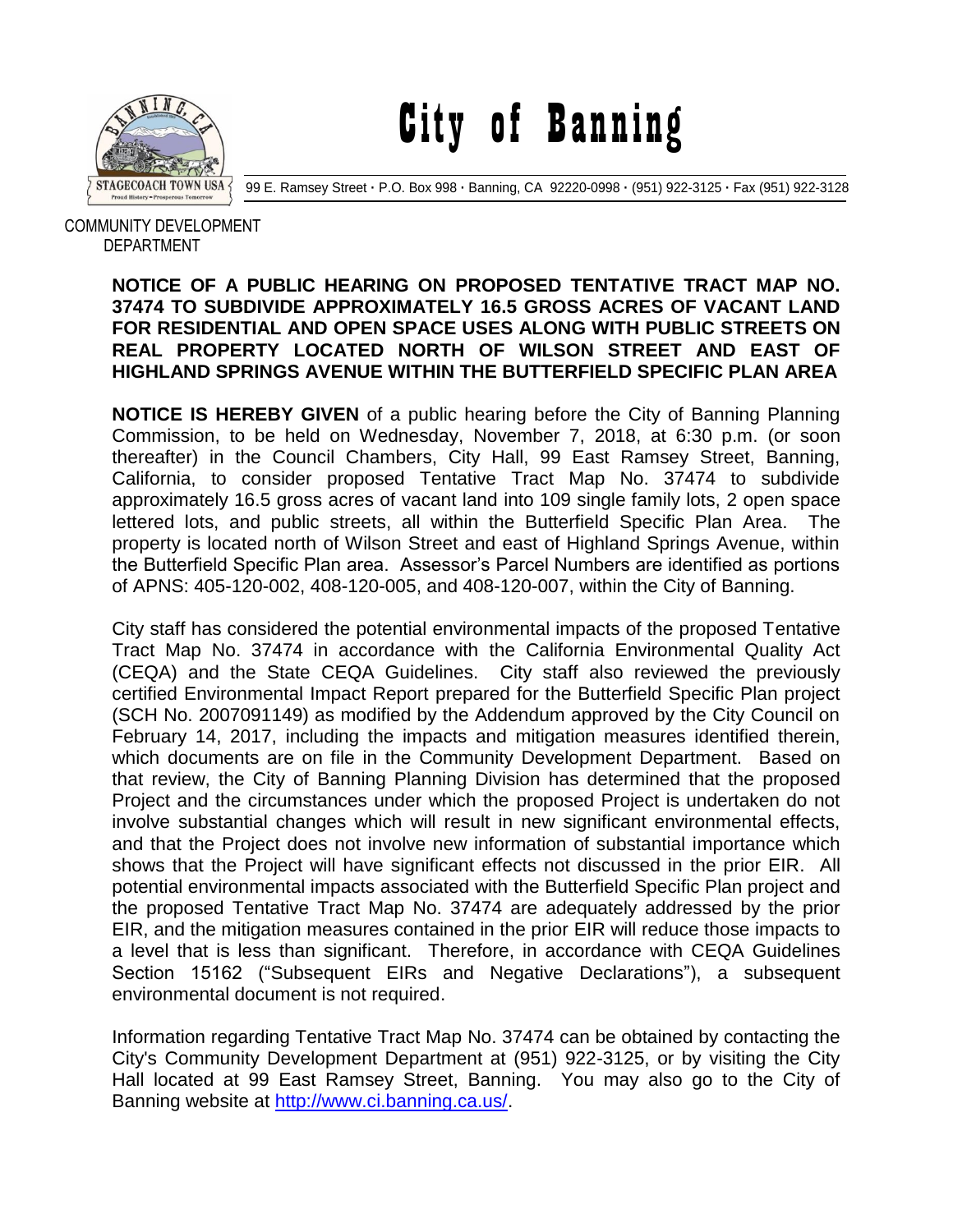All parties interested in speaking either in support of or in opposition of this item are invited to attend said hearing, or to send their written comments to the Community Development Department, City of Banning at P.O. Box 998, Banning, California, 92220.

If you challenge the proposed Tentative Tract Map No. 37474 in court, you may be limited to raising only those issues you or someone else raised in written correspondence delivered to the Planning Commission at, or prior to, the public hearing, or, you or someone else raised at the public hearing described in this Notice (Cal. Gov. Code, § 65009).

BY ORDER OF THE INTERIM COMMUNITY DEVELOPMENT DIRECTOR OF THE CITY OF BANNING, CALIFORNIA

Maryann Marks, AICP Dated: October 23, 2018 Interim Community Development Director Publish: October 26, 2018